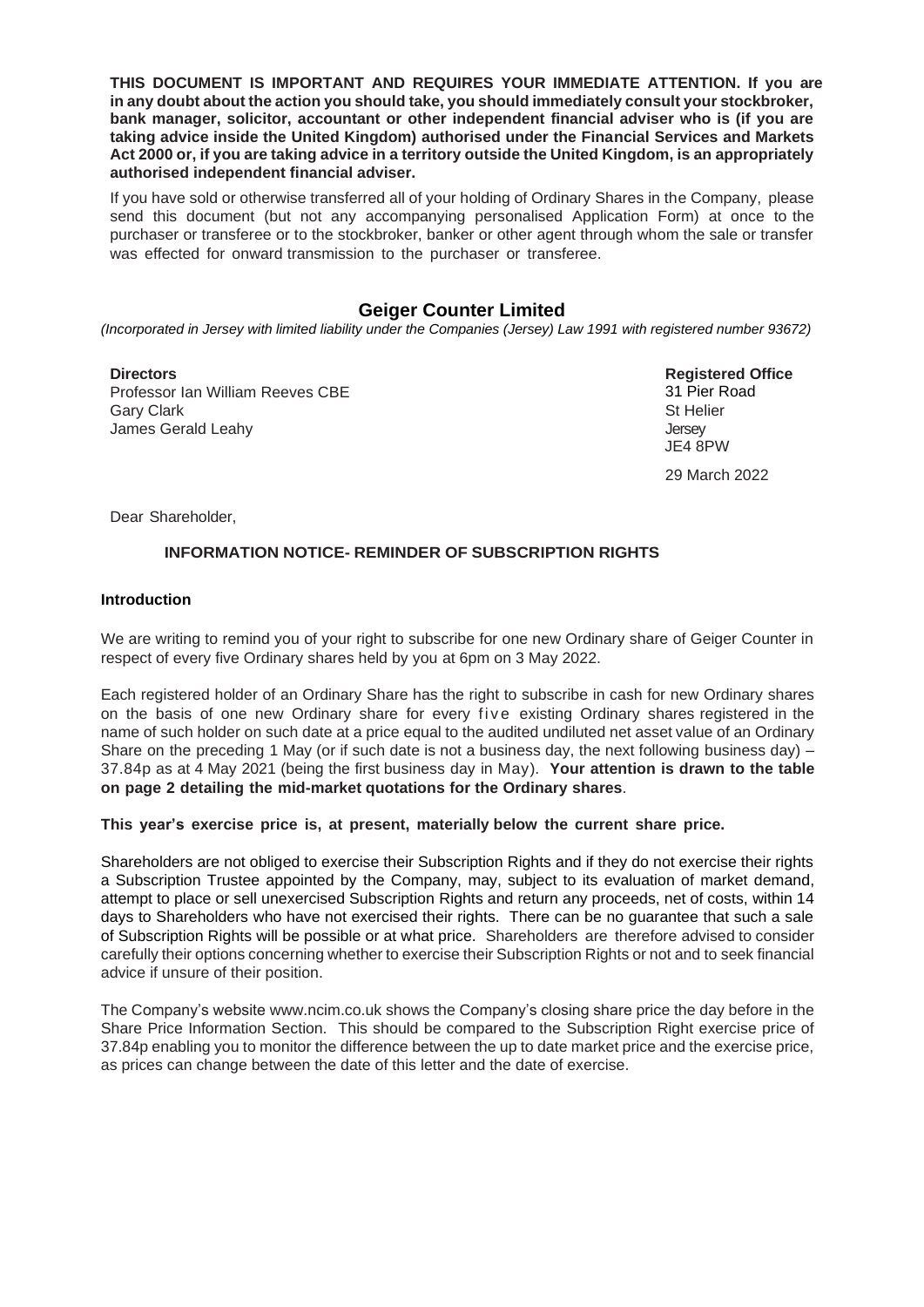**THIS LETTER IS ISSUED BY WAY OF A REMINDER ONLY IN ORDER TO COMPLY WITH THE CONDITIONS OF THE SUBSCRIPTION RIGHTS SET OUT IN THE COMPANY'S ARTICLES OF ASSOCIATION AND SHAREHOLDERS SHOULD NOT REGARD THIS LETTER AS A RECOMMENDATION TO EXERCISE THEIR SUBSCRIPTION RIGHTS.**

Shareholders should note that the Board expects to have to scale back applications to subscribe for new Ordinary Shares such that the total value of new Ordinary Shares issued does not exceed Euro 8 million. As at 25 March 2022 (the latest practicable date before the issue of this circular), if the subscription rights were exercised in full, that would result in 17.8 million new Ordinary Shares being issued raising £6.7 million (equivalent to Euro 8 million). This scaling back is necessary to avoid the need for the Company to issue a prospectus in the UK in connection with the offer of said shares as set out in Part 6 of UK Financial Services and Markets Act 2000, as amended. If the scaling back had been undertaken as at 25 March 2022 (the latest practicable date before the issue of this circular), each valid subscription would have been scaled back by approximately 21 per cent.

#### **Mid-market prices of the Ordinary Shares**

Set out below, for information only, is a table showing the mid-market price of the Ordinary Shares on Shares on the last Business Day of the last six months and on the latest practicable date before the publication of this notice.

| Date (2021 / 2022) | Mid-market<br>price<br>per<br><b>Ordinary Share (pence)</b> |
|--------------------|-------------------------------------------------------------|
| 30 September       | 50.00                                                       |
| 29 October         | 61.75                                                       |
| 30 November        | 58.50                                                       |
| 31 December        | 53.00                                                       |
| 31 January         | 43.00                                                       |
| 28 February        | 56.00                                                       |
| 25 March 2022      | 66.00                                                       |

## **Expected Timetable for the Subscription Rights Exercisable**

| Latest time and date for settlement of USE instruction and payment<br>(uncertificated shares)              | 1pm on 29 April 2022 |
|------------------------------------------------------------------------------------------------------------|----------------------|
| Latest time and date for lodging subscription rights application form and payment<br>(certificated shares) | 1pm on 29 April 2022 |
| Record date for exercise of Subscription Rights                                                            | 6pm on 3 May 2022    |
| Admission and dealings in new Ordinary Shares commence                                                     | 10 May 2022          |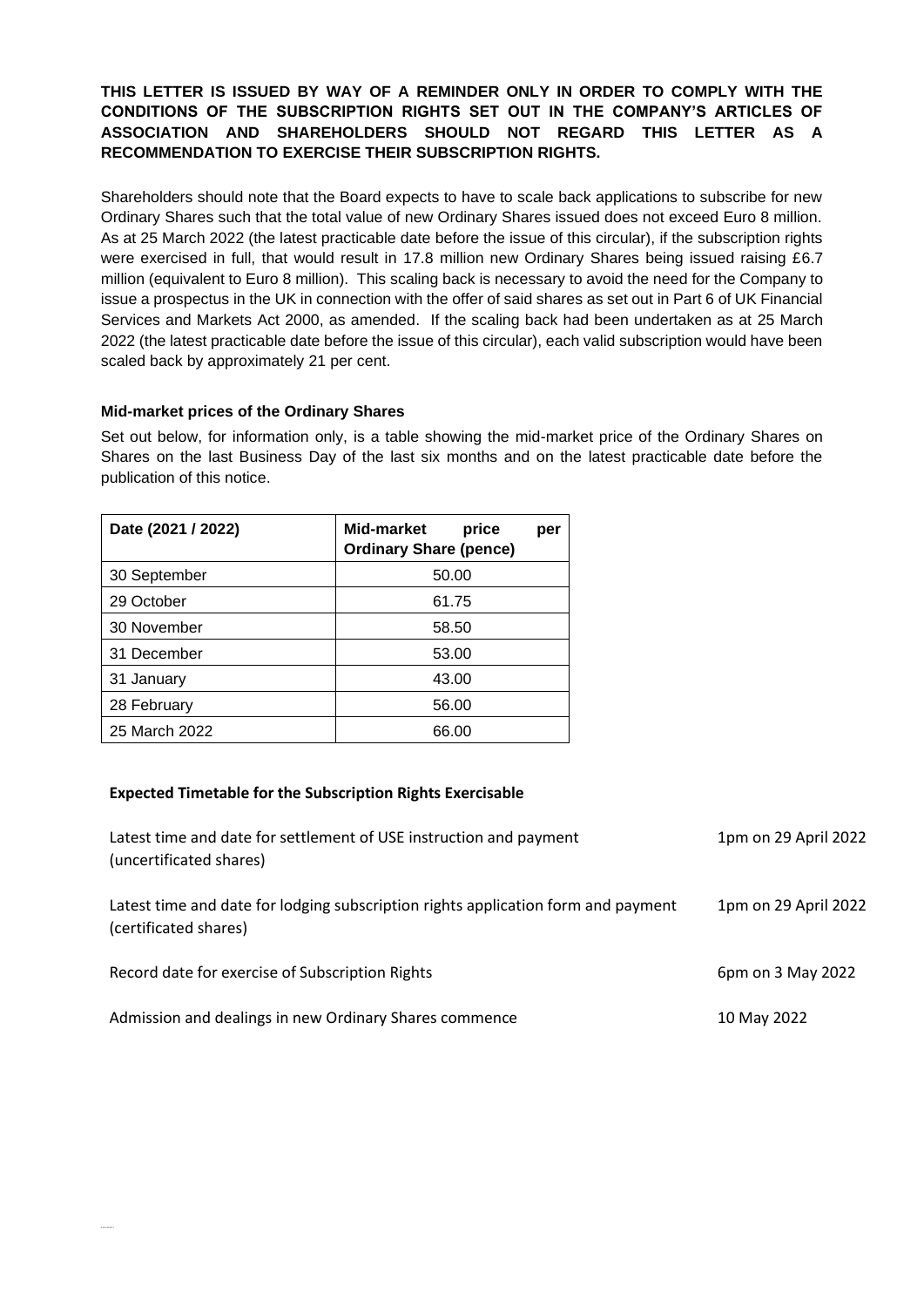### **How To Exercise Your Right To Subscribe**

The procedure for exercising your Subscription Rights varies according to whether you hold your Ordinary Shares in certificated or uncertificated form (that is, in CREST).

**If you hold your shares in uncertificated form**, that is, through **CREST**, you should send a USE (Unmatched Stock Event) instruction as set out below together with a remittance for the aggregate Subscription Price in respect of which the Subscription Rights are being exercised. When sending a USE instruction, Shareholders should use the following participant and member account IDs when processing their instructions:

- 1. CREST Participant ID =3RA24
- 2. CREST Member Account ID = GEIGER01

The corporate action ISIN in respect of the Subscription Rights is **JE00BMXLV996**. If you hold your Ordinary Shares in uncertificated form, you will be allocated a Subscription Right entitlement in CREST by reference to your shareholding as at close of business on 7 April 2022.

If you buy Ordinary Shares after this date, please contact Computershare Investor Services PLC on 0370 707 4040 (or +44 370 707 4040, if calling from outside the United Kingdom).

Once received, the USE instruction shall be irrevocable save with the consent of the Directors. Shareholders should note that Euroclear does not make available special procedures, in CREST, for any particular corporate action. Normal system timings and limitations will therefore apply in connection with the instruction and its settlement.

The Company may in its sole discretion:

- treat as valid (and binding on the CREST member concerned) an USE instruction which does not comply in all respects with the requirements as to validity set out or referred to in this information notice;
- accept an alternative properly authenticated dematerialised instruction from a CREST member or (where applicable) a CREST sponsor as constituting a valid subscription request in substitution for or in addition to a USE instruction and subject to such further terms and conditions as the Company may determine; and
- accept an alternative instruction or notification from a CREST member or CREST sponsored member or (where applicable) a CREST sponsor, or extend the time for settlement of a USE instruction or any alternative instruction or notification, in the event that, for reasons or due to circumstances outside the control of any CREST member or CREST sponsored member or (where applicable) CREST sponsor, the CREST member or CREST sponsored member is unable validly to exercise his Subscription Right by means of the above procedures. In normal circumstances, this discretion is only likely to be exercised in the event of any interruption, failure or breakdown of CREST (or of any part of CREST) or on the part of the facilities and/or systems operated by the registrars in connection with CREST.

The USE instruction should be inputted to settle by 1.00 p.m. on 29 April 2022. If you have any enquiries regarding the procedures described above, these should be referred, in the case of CREST sponsored members, to their CREST sponsor and, in the case of other members including CREST sponsors, to the Company's registrar, Computershare Investor Services PLC on 0370 707 4040 (or +44 370 707 4040, if calling from outside the United Kingdom).

New Ordinary Shares to be issued pursuant to the exercise of Subscription Rights which are conferred by Ordinary Shares held in uncertificated form will be issued not later than 14 days after and with effect from the Subscription Date. The Company shall take reasonable steps to procure that the appropriate instructions are given to enable such Ordinary Shares to be credited in uncertificated form to the relevant account within the relevant electronic system of the person(s) in whose name(s) the Ordinary Shares in respect of which Subscription Rights have been exercised were registered as at the Subscription Date.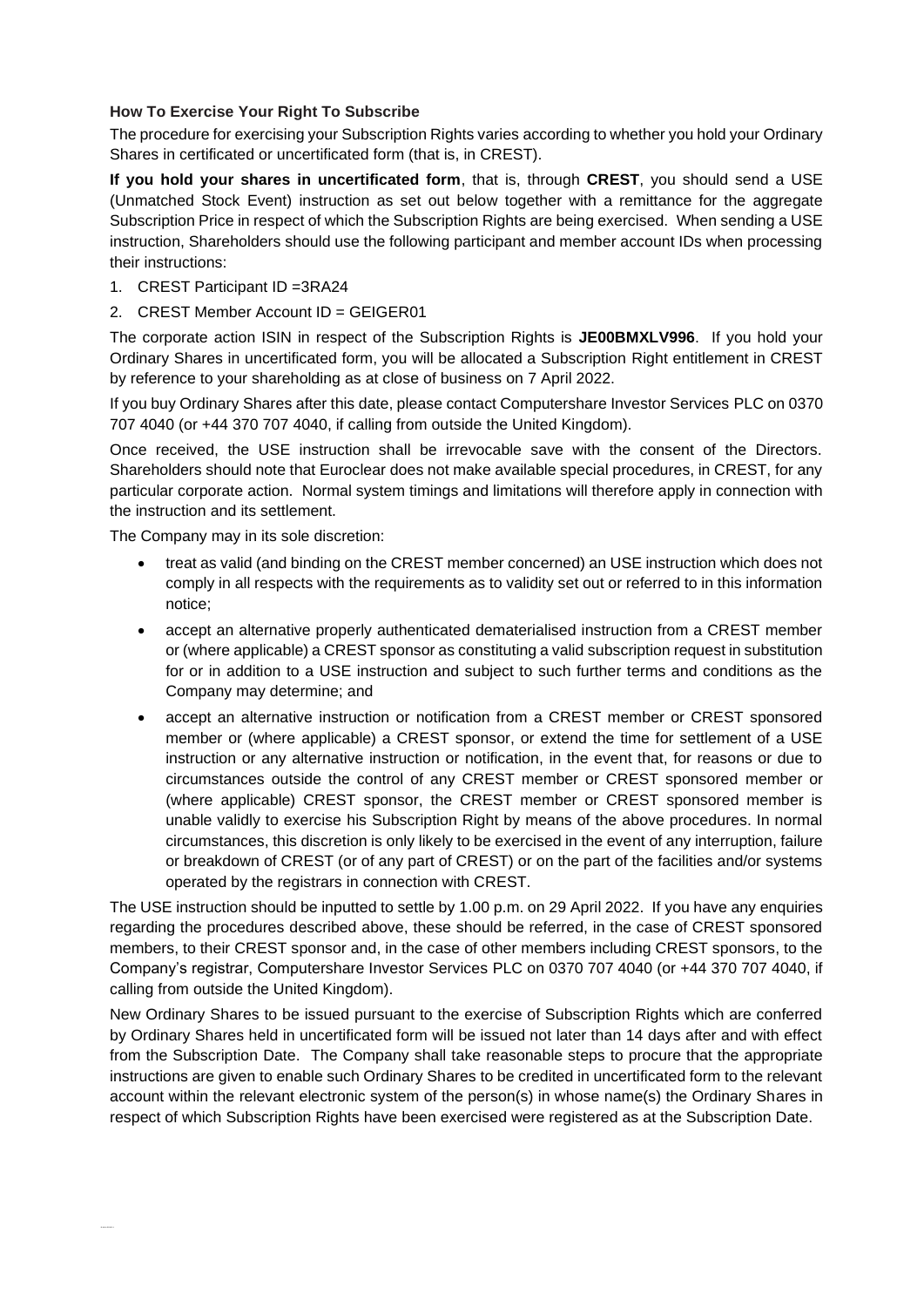**If you hold your shares in certificated form**, in order to exercise, in whole or in part, the Subscription Rights, you must lodge the following documents at the office of the Company's registrars Computershare Investor Services PLC, , Corporate Actions, The Pavilions, Bridgwater Road, Bristol BS99 6AH by 1.00p.m. on **29 April 2022**:

- a completed Application Form; and
- payment, by way of cheque or banker's draft payable to "CIS PLC re: Geiger Counter Ltd Subscription a/c for the aggregate Subscription Price for the Ordinary Shares in respect of which the Subscription Rights are being exercised

For Shareholders holding their Ordinary Shares in certificated form, a personalised Application Form accompanies this document. Once lodged, an Application Form shall be irrevocable save with the consent of the Directors.

New Ordinary Shares to be issued pursuant to the exercise of Subscription Rights which are conferred by any Ordinary Shares that are on the Subscription Date held in certificated form will be issued not later than 14 days after and with effect from the Subscription Date and certificates in respect of such Ordinary Shares will be despatched (at the risk of the person(s) entitled thereto) not later than 28 days after the Subscription Date to the person(s) in whose name(s) the Ordinary Share is registered at the Subscription Date (and, if more than one, to the first-named, which shall be sufficient despatch for all).

### **If a Shareholder does not complete one of the following actions the unexercised Subscription Rights will lapse with no value and no compensation will be payable to Shareholders.**

- **(i) submit a valid CREST instruction (if the Ordinary Shares are held in uncertificated form) and the appropriate payment by 1.00 p.m. on 29 April 2022; or**
- **(ii) return a valid completed Application Form (if the Ordinary Shares are held in certificated form) and the appropriate payment to the Company's registrars by 1.00 pm on 29 April 2022, if the Subscription Trustee does not exercise the Subscription Rights in full on Shareholders' behalf, the unexercised Subscription Rights will lapse with no value and no compensation will be payable to Shareholders.**

The Company will apply to The International Stock Exchange for the new Ordinary Shares issued pursuant to any exercise of Subscription Rights to be admitted to a listing on The International Stock Exchange. It is expected that admission will become effective and that dealings in normal settlement in respect of the new Ordinary Shares will commence on or around 10 May 2022.

New Ordinary Shares issued pursuant to the exercise of Subscription Rights will not rank for any dividends or other distributions declared, paid or made on the Ordinary Shares by reference to a record date prior to the Subscription Date but, subject thereto, will rank in full for all dividends and other distributions declared, paid or made on the Ordinary Shares and otherwise will rank *pari passu* in all other respects with the Ordinary Shares in issue at the Subscription Date.

No fraction of a new Ordinary Share will be issued on the exercise of any Subscription Rights and no refund will be made to an Ordinary Shareholder in respect of any part of the Subscription Price paid by that Ordinary Shareholder which represents such a fraction (if any).

You should note that it is not possible to nominate any other person as the allottee of all or any of the Ordinary Shares to which you are entitled.

#### **Subscription Trustee**

Within seven days following the Subscription Date, the Company shall appoint a trustee who, provided that in such trustee's opinion the net proceeds of sale after deduction of all costs and expenses incurred by, and any fee payable to, such trustee will exceed the costs of exercising the Subscription Rights, including the Subscription Price, shall within the period of 14 days following the Subscription Date, exercise all or some of the Subscription Rights which shall not have been exercised on the terms on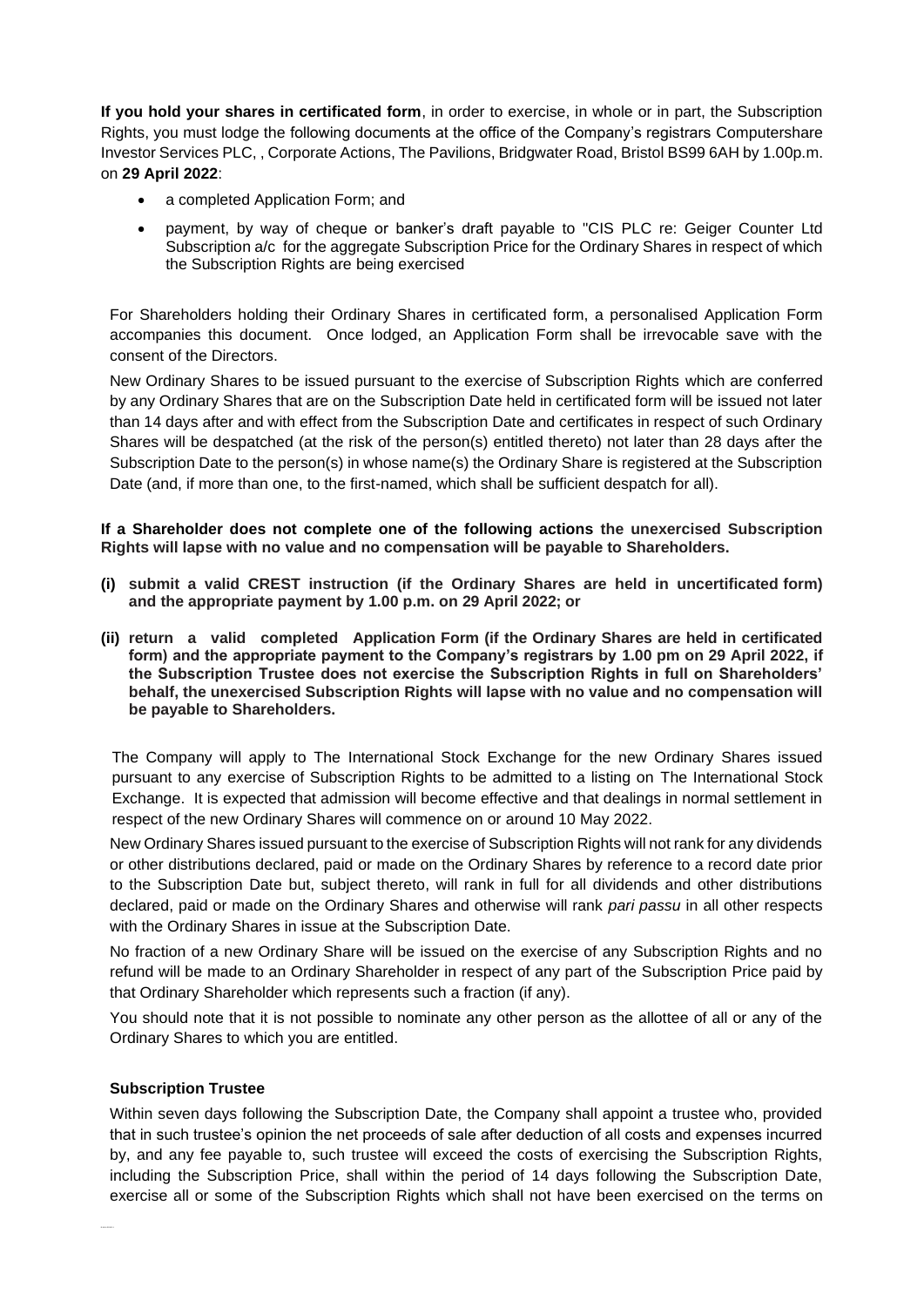which the same could have been exercised on the Subscription Date and sell in the market the Ordinary Shares resulting from such exercise. The Subscription Trustee's obligations to exercise Subscription Rights shall be limited to its opinion of the level of market demand to acquire Ordinary Shares at a price that will generate Net Profit and the Board's overall discretion that exercise of the Subscription Rights will be in the best interests of the Company.

The Subscription Trustee shall distribute pro rata the Net Profit to the persons entitled thereto at the risk of such persons within 56 days of the Subscription Date, provided that entitlements of under £5 shall be retained for the benefit of the Company. If the Subscription Trustee shall not exercise the Subscription Rights within the period of 14 days following the Subscription Date, the Subscription Rights in respect of the Subscription Date shall lapse.

#### **Overseas Shareholders**

Each Application Form or CREST instruction will be deemed to contain a representation that, at the time of submission to the Company, the holder of the Ordinary Shares concerned is not a US Person or a person in Canada, Australia, Japan, or the Republic of South Africa or, if he is such a person, his exercise of Subscription Rights is permitted by, and will not infringe, the securities laws of the relevant jurisdiction. Should you have any queries about the right to subscribe described in this letter, please call Computershare Investor Services PLC on 0370 707 4040 (or +44 370 707 4040, if calling from outside the United Kingdom). Please note, however, that Computershare Investor Services PLC are unable to offer investment advice as to whether you should exercise your right to subscribe.

This letter is sent in accordance with the terms of the Articles of Association. It is not to be taken as a recommendation to Shareholders to exercise their Subscription Rights or otherwise. In this respect, if you are in any doubt about the action you should take, you should immediately consult your stockbroker, bank manager, solicitor, accountant or other independent financial adviser who is (if you are taking advice inside the United Kingdom) authorised under the Financial Services and Markets Act 2000 or, if you are taking advice in a territory outside the United Kingdom, is an appropriately authorised independent financial adviser.

Yours faithfully

R&H Fund Services (Jersey) Limited Company Secretary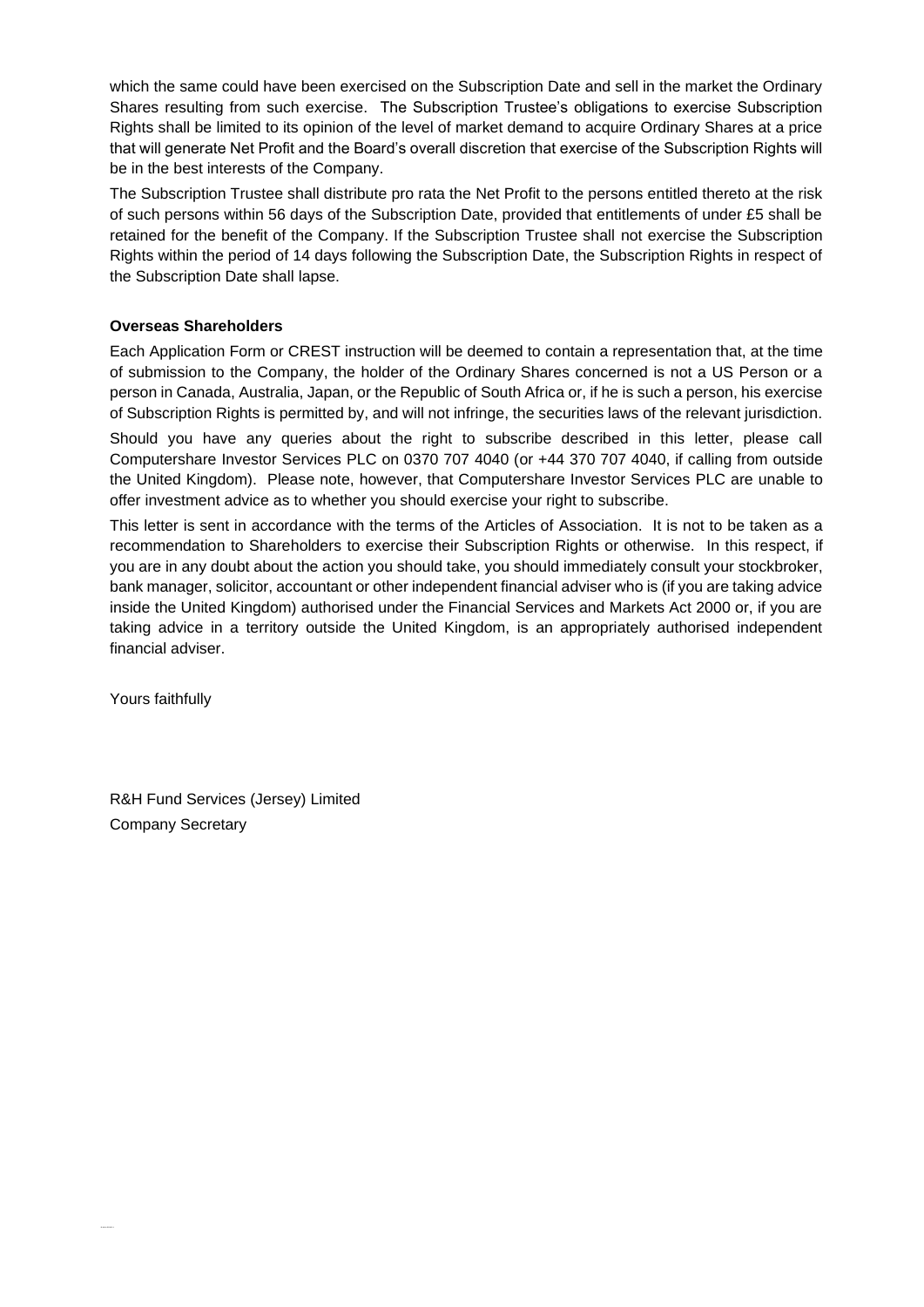## **APPENDIX 1**

## **DEFINITIONS**

| "Application Form"                       | the personalised application form accompanying this document for use<br>by Shareholders who hold their Shares in certificated form to exercise their<br><b>Subscription Rights</b>                                                                                                                               |
|------------------------------------------|------------------------------------------------------------------------------------------------------------------------------------------------------------------------------------------------------------------------------------------------------------------------------------------------------------------|
| Articles" or "Articles of<br>Association | the articles of association of the Company (as amended from time to time)                                                                                                                                                                                                                                        |
| "Board" or "Directors"                   | the board of directors of the Company (or any duly authorised committee<br>thereof) from time to time                                                                                                                                                                                                            |
| "Business Day"                           | a day on which banks are open for business in London and Jersey (other<br>than a Saturday, Sunday or public holiday)                                                                                                                                                                                             |
| "certificated form"                      | not in uncertificated form                                                                                                                                                                                                                                                                                       |
| "Company" or "GCL"                       | Geiger Counter Limited                                                                                                                                                                                                                                                                                           |
| "CREST"                                  | a paperless settlement procedure in the UK enabling securities to be<br>evidenced otherwise than by a certificate and transferred otherwise than<br>by written instrument or stock transfer form and in respect of which<br>Euroclear is the operator                                                            |
| "Euroclear"                              | Euroclear UK & Ireland Limited, a company incorporated in England and<br>Wales with registered number 02878738                                                                                                                                                                                                   |
| "FCA"                                    | <b>Financial Conduct Authority</b>                                                                                                                                                                                                                                                                               |
| "FSMA"                                   | Financial Services and Markets Act 2000, as amended                                                                                                                                                                                                                                                              |
| "Latest Practicable Date"                | XX March 2022, being the latest practicable date prior to the<br>publication of this document                                                                                                                                                                                                                    |
| "London Stock Exchange"                  | London Stock Exchange plc, a company incorporated in England and<br>Wales with registered number 2075721                                                                                                                                                                                                         |
| "NAV"<br>or<br>Value"                    | "Net Asset the value of the assets of the Company less its liabilities, determined in<br>accordance with the accounting principles and the Articles or, as the<br>context requires, the Net Asset Value per Ordinary Share calculated in<br>accordance with the Company's accounting principles and the Articles |
| "Net Profit"                             | the profit realised where the net proceeds of sale of new Ordinary Shares,<br>after deduction of all costs and expenses incurred by, and any fee<br>payable to, the Subscription Trustee exceeds the costs of exercising the<br>Subscription Rights, including the Subscription Price                            |
| "Ordinary Shares"                        | ordinary shares of no par value each in the capital of the Company having<br>the rights attached to them as provided for in the Articles                                                                                                                                                                         |
| "Registrars"                             | Computershare Investor Services PLC                                                                                                                                                                                                                                                                              |
| "Securities Act"                         | the US Securities Act of 1933, as amended, and the rules and regulations<br>of the Securities and Exchange Commission promulgated thereunder                                                                                                                                                                     |
| "Shareholders"                           | holders of Ordinary Shares                                                                                                                                                                                                                                                                                       |
| "Subscription Date"                      | 29 April 2022                                                                                                                                                                                                                                                                                                    |
| "Subscription Price"                     | the price at which the Subscription Rights may be exercised on the<br>Subscription Date in accordance with the rights attaching to the Ordinary<br>Shares, being 37.84p                                                                                                                                          |